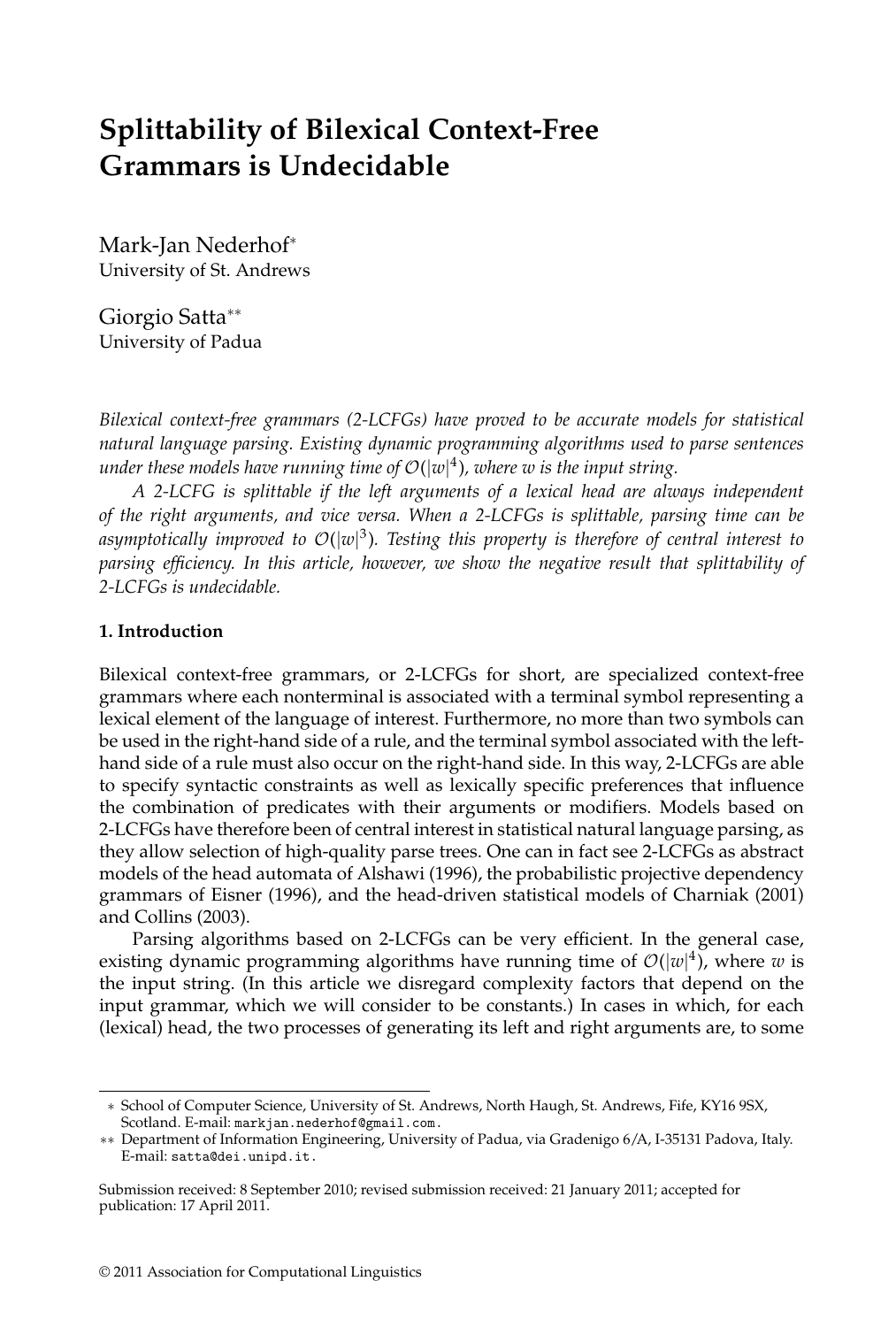extent, independent one of the other, parsing based on 2-LCFGs can be asymptotically improved to  $\mathcal{O}(|w|^3)$ . The reader is referred to Eisner and Satta (1999) for a detailed presentation of these computational results.

In the literature, this condition on independence between left and right arguments of each head has been called **splittability** (Eisner 1997; Eisner and Satta 1999). Testing for splittability on an input 2-LCFG is therefore of central interest to parsing efficiency. The computability of this test has never been investigated, however.

In this article splittability is defined for 2-LCFGs in terms of equivalence to another grammar in which independence between left and right arguments of each head is ensured by a simple syntactic restriction. This restriction is called **split form**. Informally, a 2-LCFG is in split form if it can be factorized into individual subgrammars, one for each head, and each subgrammar produces the left and the right arguments of its head through two derivation processes, one happening strictly after the other.

One may believe that a necessary and sufficient condition for splittability is that a 2-LCFG does not allow recursive structures that alternately generate left (*L*) and right (*R*) arguments of some head *a*. These structures could well result in subderivations producing sequences of the form  $L^n a R^n$ , for any  $n \geq 0$ , which would appear to preclude the application of the  $\mathcal{O}(|w|^3)$  algorithm.

This situation, however, does not mean in general that the grammar is not splittable. Although a subset of the rules in a grammar may generate structures such as those just discussed, there may be additional rules that make the observed dependencies between left and right arguments irrelevant. In fact, splittability of a 2-LCFG is undecidable, as will be shown in this article.

Our result is based on the fact that it is undecidable whether a linear context-free grammar with a center marker (to be defined later) generates a regular language. This fact is originally proved in this article, and does not follow from the weaker result stating the undecidability of regularity of (general) linear context-free languages, which is well known in the formal language literature (Hopcroft and Ullman 1979, exercise 8.10a, page 214) and which is originally due to Hunt III and Rosenkrantz (1974).

The remaining part of this article is organized as follows. In Section 2 we present some preliminary background, and in Section 3 we define 2-LCFGs and the notion of splittability. In Section 4 we prove the main result of this article, and draw some conclusions in Section 5.

### **2. Preliminaries**

In this article we assume the reader is familiar with the notions of context-free grammar, Turing machine, and undecidability (see, e.g., Hopcroft and Ullman 1979). We briefly summarize the adopted notation now.

A **context-free grammar** (CFG) is a 4-tuple  $G = (\Sigma, N, S, R)$ , where  $\Sigma$  is a finite set of terminals, *N* is a finite set of nonterminals, disjoint from  $\Sigma$  and including the start symbol *S*, and *R* is a finite set of rules. Each rule has the form  $A \to \alpha$ , where  $A \in N$  and  $\alpha \in (\Sigma \cup N)^*$ . A CFG is called **linear** if each rule  $A \to \alpha$  has at most one nonterminal in the right-hand side  $\alpha$ .

We associate with *G* a binary relation called rewrite and denoted by the symbol  $\Rightarrow_G$ , defined such that  $\gamma A \gamma' \Rightarrow_G \gamma \alpha \gamma'$  if  $A \to \alpha$  is a rule in  $R$  and  $\gamma, \gamma' \in (\Sigma \cup N)^*.$  We drop subscript *G* from  $\Rightarrow$ <sub>*G*</sub> whenever it is understood from the context. The reflexive and transitive closure of ⇒ is denoted as ⇒∗. The language **generated** by *G* is defined as  $L(G) = \{w \in \Sigma^* \mid S \Rightarrow^* w\}.$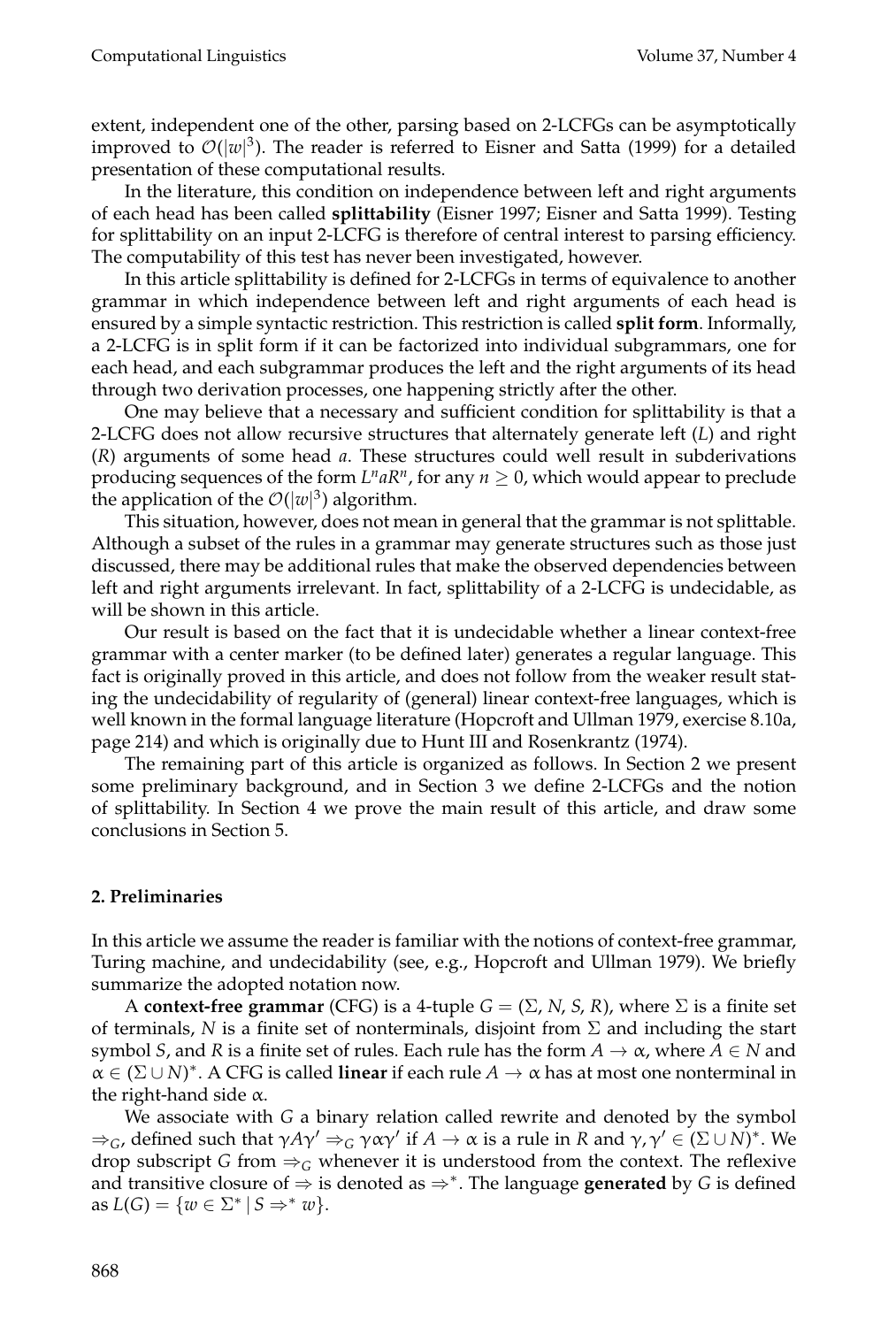We now introduce a special class of CFGs that will play a central role in the proofs in this article. Assume a distinguished symbol  $# \in \Sigma$ , which we will refer to as a **center marker**. The class of **linear CFGs with center marker** #, or lin-CFG(#) for short, is the class of CFGs in which each rule either has the form  $A \rightarrow \#$  or the form  $A \rightarrow \mu Bv$ , where  $A, B \in N$  and  $u, v \in (\Sigma \setminus \{\#\})^*$ , where symbol "\" denotes set difference. We say a grammar in lin-CFG(#) is in **binary form** if the total length of  $u$  and  $v$  in rules  $A \rightarrow uBv$  is at most 1. It is not difficult to see that there is a language-preserving transformation of grammars in lin-CFG(#) to binary form, as suggested by the following example.

#### **Example 1**

Let  $\Sigma = \{a, b, \# \}$ . One member of lin-CFG(#) is the CFG *G* defined by the rules:

 $S \rightarrow a S a$ ,  $S \rightarrow a S b$ ,  $S \rightarrow b S a$ ,  $S \rightarrow b S b$ ,  $S \rightarrow \text{#}$ .

For this grammar, strings in  $L(G)$  have the form  $u \# v$ , with  $u \in (\Sigma \setminus \{ \# \})^*$  and  $v \in (\Sigma \setminus \{ \# \})$  $\{\#\}$ )\* having the same length.

A rule such as  $S \rightarrow aSb$  can be replaced by a pair of rules in binary form, for example  $S \rightarrow aA$  and  $A \rightarrow Sb$ , where A is a new nonterminal.

#### **3. Bilexical CFGs and Splittability**

We start this section with the definition of 2-LCFG, which is based on Eisner and Satta (1999). Let *N<sub>D</sub>* be a finite alphabet whose symbols will be called **delexicalized** nonterminals. We combine  $N_D$  with a set  $\Sigma$  of terminal symbols as follows:

$$
N_D(\Sigma) = \{A[a] \mid A \in N_D, a \in \Sigma\}.
$$

A **bilexical context-free grammar** is a CFG  $G = (\Sigma, N_D(\Sigma) \cup \{S\}, S, R)$ . Every rule in *R* has one of the following five forms:

- $S \rightarrow A[a];$
- $\bullet$  *A*[*a*]  $\rightarrow$  *B*[*b*] *C*[*a*];
- $\bullet$  *A*[*a*]  $\rightarrow$  *B*[*a*] *C*[*c*];
- $A[a] \rightarrow B[a];$
- $\bullet$  *A*[ $a$ ]  $\rightarrow$  *a*.

The nonterminal occurrences *C*[*a*] and *B*[*a*] in the second and third rules, respectively, and the nonterminal occurrence *B*[*a*] in the fourth rule will be referred to as **head child** occurrences. Notice that the head child of a rule is always associated with the same terminal as the left-hand-side nonterminal. The nonterminal occurrence *A*[*a*] in the first rule, and the nonterminal occurrences *B*[*b*] and *C*[*c*] in the second and third rules, respectively, will be referred to as **maximal projection** occurrences. Observe how in a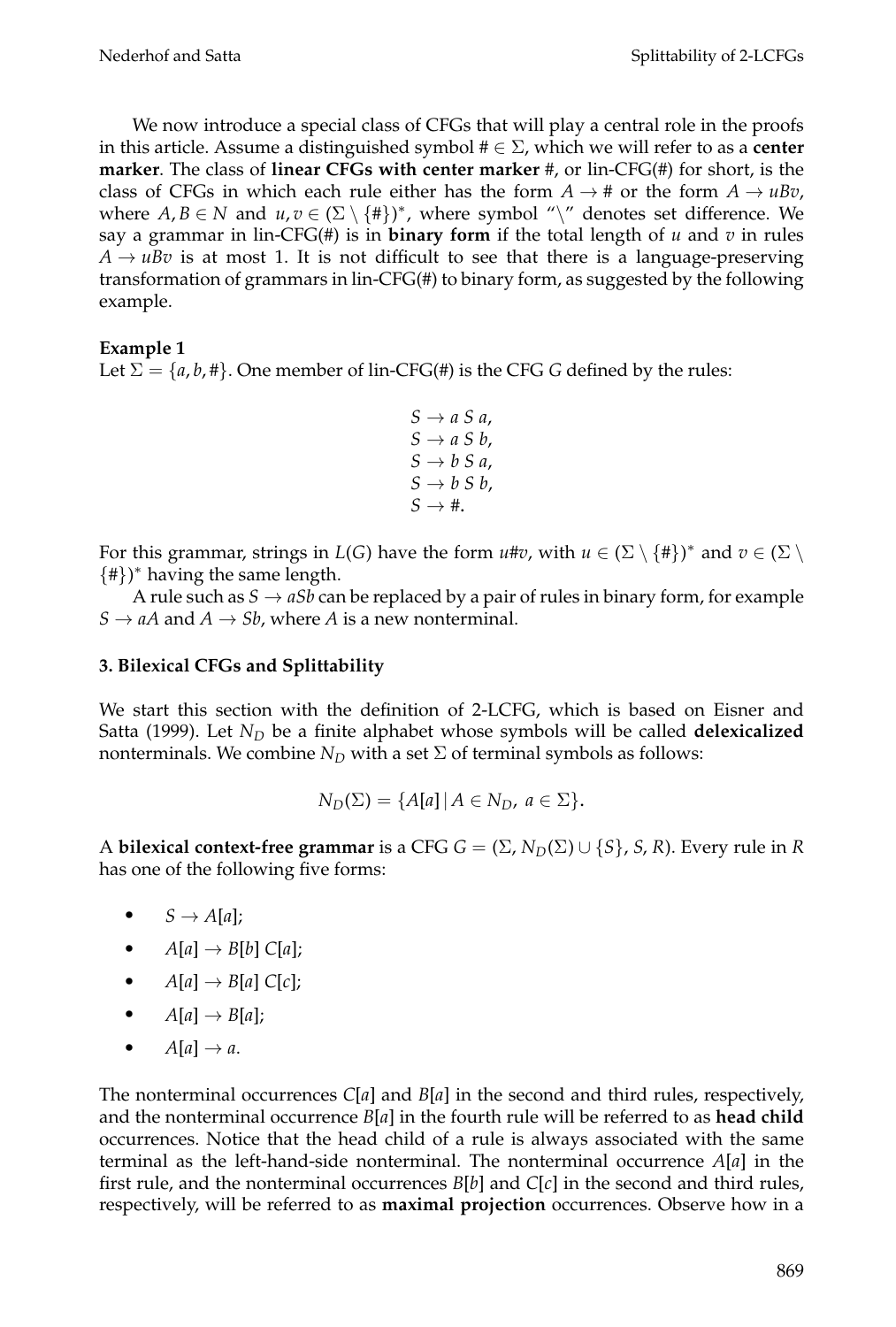parse tree generated by a 2-LCFG, each occurrence of a lexical element (represented as a terminal symbol) is also part of several head child occurrences of nonterminals above it, up to some unique maximal projection occurrence. We assume that the head child occurrence in a rule is always marked within the rule itself, in order to disambiguate cases in which the head child and the maximal projection share the same terminal  $(a = b$ in the second rule or  $a = c$  in the third).<sup>1</sup>

Let *G* =  $(\Sigma, N, S, R)$  be a 2-LCFG and choose some  $A[a] \in N$  that occurs as maximal projection in some rule in *R*. We now define a grammar  $G^{(A[a])} = (\Sigma^{(A[a])}, N^{(A[a])}, A[a],$  $R^{(A[a])}$ ) in lin-CFG(*a*). The main idea here is that  $G^{(A[a])}$  captures all descending paths in parse trees of *G* from any maximal projection occurrence of *A*[*a*] down to *a*, treating the maximal projection occurrences of *G*'s nonterminals to the left and right of these paths as terminal symbols of *G*(*A*[*<sup>a</sup>*]). Each such maximal projection nonterminal *B*[*b*], when treated as a terminal, will be denoted as *B*[*b*]. The start symbol is *A*[*a*] and the rule set  $R^{(A[a])}$  is specified as follows:

- *D*[ $a$ ]  $\rightarrow$   $\overline{B[b]}$  *C*[ $a$ ] is in  $R^{(A[a])}$  for each rule *D*[ $a$ ]  $\rightarrow$  *B*[ $b$ ] *C*[ $a$ ] in *R*;
- $D[a] \rightarrow B[a] \overline{C[c]}$  is in  $R^{(A[a])}$  for each rule  $D[a] \rightarrow B[a] C[c]$  in *R*;
- *D*[ $a$ ]  $\rightarrow$  *B*[ $a$ ] is in *R*<sup>(*A*[ $a$ ])</sup> for each rule *D*[ $a$ ]  $\rightarrow$  *B*[ $a$ ] in *R*;
- *D*[ $a$ ]  $\rightarrow$  *a* is in *R*<sup>(*A*[ $a$ ])</sup> for each rule *D*[ $a$ ]  $\rightarrow$  *a* in *R*.

Grammar *G*(*A*[*a*]) might contain useless rules, that is, rules that never appear in a derivation of a string of the generated language, but this is irrelevant to the development of the results in this article.

We now introduce an equivalence relation on 2-LCFGs, which will be used later in the definition of splittability. As we will see, our equivalence relation is stronger than the usual weak equivalence between grammars, where the latter only requires that the languages generated by two grammars be the same. In addition to weak equivalence, we demand that two 2-LCFGs establish the same predicate–argument dependencies between lexical elements in the generated sentences, as will be explained here.

# **Definition 1**

Two 2-LCFGs *G*<sup>1</sup> and *G*<sup>2</sup> are **d-equivalent** if the following conditions are all satisfied:

- 1.  $G_1$  and  $G_2$  have the same set of nonterminals that occur as maximal projections;
- 2.  $G_1$  and  $G_2$  have the same rules rewriting the start symbol, that is, the rules of the form  $S \rightarrow A[a]$ ; and
- 3. for each nonterminal  $A[a]$  that occurs as a maximal projection in  $G_1$  and  $G_2$ , the grammars  $G_1^{(A[a])}$  and  $G_2^{(A[a])}$  generate the same languages.

# **Lemma 1**

If two 2-LCFGs  $G_1$  and  $G_2$  are d-equivalent, then  $L(G_1) = L(G_2)$ .

<sup>1</sup> One way to formalize this marking is to have a separate subset of delexicalized nonterminals that are part of each maximal projection occurrence and never a part of any head child occurrence.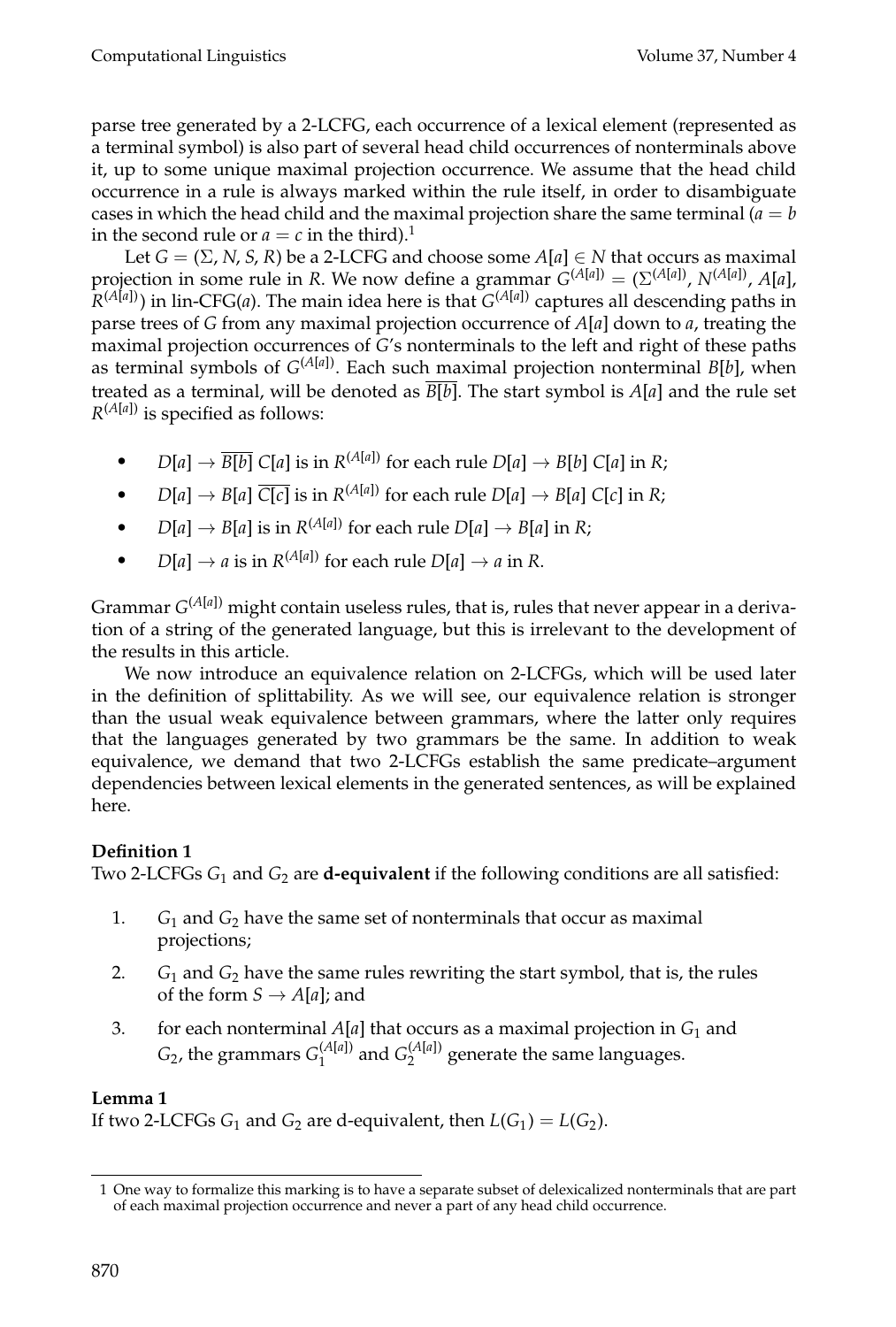#### **Proof**

We show the stronger statement that, for each maximal projection occurrence *A*[*a*] from *G*<sub>1</sub> and *G*<sub>2</sub> (item 1 in Definition 1) and for each  $w \in \Sigma^*$ , we have  $A[a] \Rightarrow_{G_1}^* w$  if and only if *A*[ $a$ ]  $\Rightarrow_{G_2}^* w$ . The statement of the lemma easily follows from item 2 in Definition 1. We proceed by induction on |*w*|.

Assume  $|w| = 1$ ,  $w = a$ . If  $A[a] \Rightarrow_{G_1}^* a$ , then  $A[a] \Rightarrow_{G_1^*(A[a])}^* a$ . From item 3 in Definition 1 we also have  $A[a] \Rightarrow_{G_2^{(A[a])}}^* a$  and hence  $A[a] \Rightarrow_{G_2}^* a$ . The converse statement is shown similarly.

Assume now  $|w| > 1$ . If  $A[a] \Rightarrow_{G_1}^* w$ , there must be a "head-driven" derivation rewriting maximal projection occurrence *A*[*a*] into *a* through a chain of head child nonterminal occurrences. More precisely, we can write:

$$
A[a] \Rightarrow_{G_1}^* B_1[b_1] \cdots B_l[b_l]aC_1[c_1] \cdots C_r[c_r]
$$
  
\n
$$
\Rightarrow_{G_1}^* uaC_1[c_1] \cdots C_r[c_r]
$$
  
\n
$$
\Rightarrow_{G_1}^* uav = w
$$
 (1)

with  $l, r \geq 0$ ,  $l + r > 0$  (because  $|w| > 1$ ), and the indicated occurrence of *a* in *uav* is generated from *A*[*a*] through a chain of rule applications always rewriting the head child of the previous rule and generating the maximal projection occurrences  $B_i[b_i]$ ,  $1 \le i \le l$ , and  $C_i[c_j], 1 \leq j \leq r$ .

Due to Equation (1) we have  $A[a] \Rightarrow_{G_1^{(A[a])}}^* B_1[b_1] \cdots B_l[b_l] a C_1[c_1] \cdots C_r[c_r]$  and from item 3 in Definition 1 we have  $A[a] \Rightarrow_{C_2^{\{A[a]\}}}^* B_1[b_1] \cdots B_l[b_l] a C_1[c_1] \cdots C_r[c_r]$ . We thus conclude that  $A[a] \Rightarrow_{G_2}^* B_1[b_1] \cdots B_l[b_l] a C_1[c_1] \cdots C_r[c_r]$ .

From Equation (1) we can also see that there must be strings  $u_i$ ,  $1 \le i \le l$  and  $v_i$ ,  $1 \leq j \leq r$ , such that  $B_i[b_i] \Rightarrow_{G_1}^* u_i$  and  $C_j[b_j] \Rightarrow_{G_1}^* v_j$ , where  $u_1 \cdots u_l = u$  and  $v_1 \cdots v_r = v$ . Because each  $B_i[b_i]$  and each  $C_i[c_j]$  is a maximal projection occurrence, we can apply the inductive hypothesis and conclude that  $B_i[b_i] \Rightarrow_{G_2}^* u_i$  and  $C_j[b_j] \Rightarrow_{G_2}^* v_j$ ,  $1 \le i \le l$  and  $1 \leq j \leq r$ .

Putting together all of this, we have  $A[a] \Rightarrow_{G_2}^* u_1 \cdots u_l a v_1 \cdots v_r = w$ . With a similar argument we can show that  $A[a] \Rightarrow_{G_2}^* w$  implies  $A[a] \Rightarrow_{G_1}^* w$ .

Besides enforcing the weak equivalence between two 2-LCFGs, the d-equivalence relation guarantees that the grammars establish the same dependencies between pairs of lexical elements in the generated sentences. To explain this, we borrow subsequently the notion of dependency structure from dependency grammars.

Let *G* be a 2-LCFG and let *t* be a parse tree assigned by *G* to a string  $w \in \Sigma^*$ . We can associate with *t* a **dependency structure**, by considering all rule occurrences in *t* that link two lexical elements from *w*. For each rule occurrence  $A[a] \rightarrow B[b] C[a]$ in *t*, a link is constructed from the corresponding occurrence of *b* in *w* to the corresponding occurrence of *a*. Similarly, a rule occurrence  $A[a] \rightarrow B[a] C[c]$  gives rise to a link from the corresponding occurrence of *c* to the corresponding occurrence of *a*. Notice that a dependency structure abstracts away from some topological aspects of the parse trees. For example, two rules  $A[a] \rightarrow B[a]$  C[*c*] and  $B[a] \rightarrow D[d]$  E[*a*] could give rise to the same dependency structures as the two rules  $A[a] \to D[d]$  *F*[*a*] and *F*[*a*]  $\to$ *E*[*a*] *C*[*c*].

It is not difficult to see that if two 2-LCFGs  $G_1$  and  $G_2$  are d-equivalent, then the sets of dependency structures they assign to strings in the common language (via the set of parse trees as sketched above) are identical.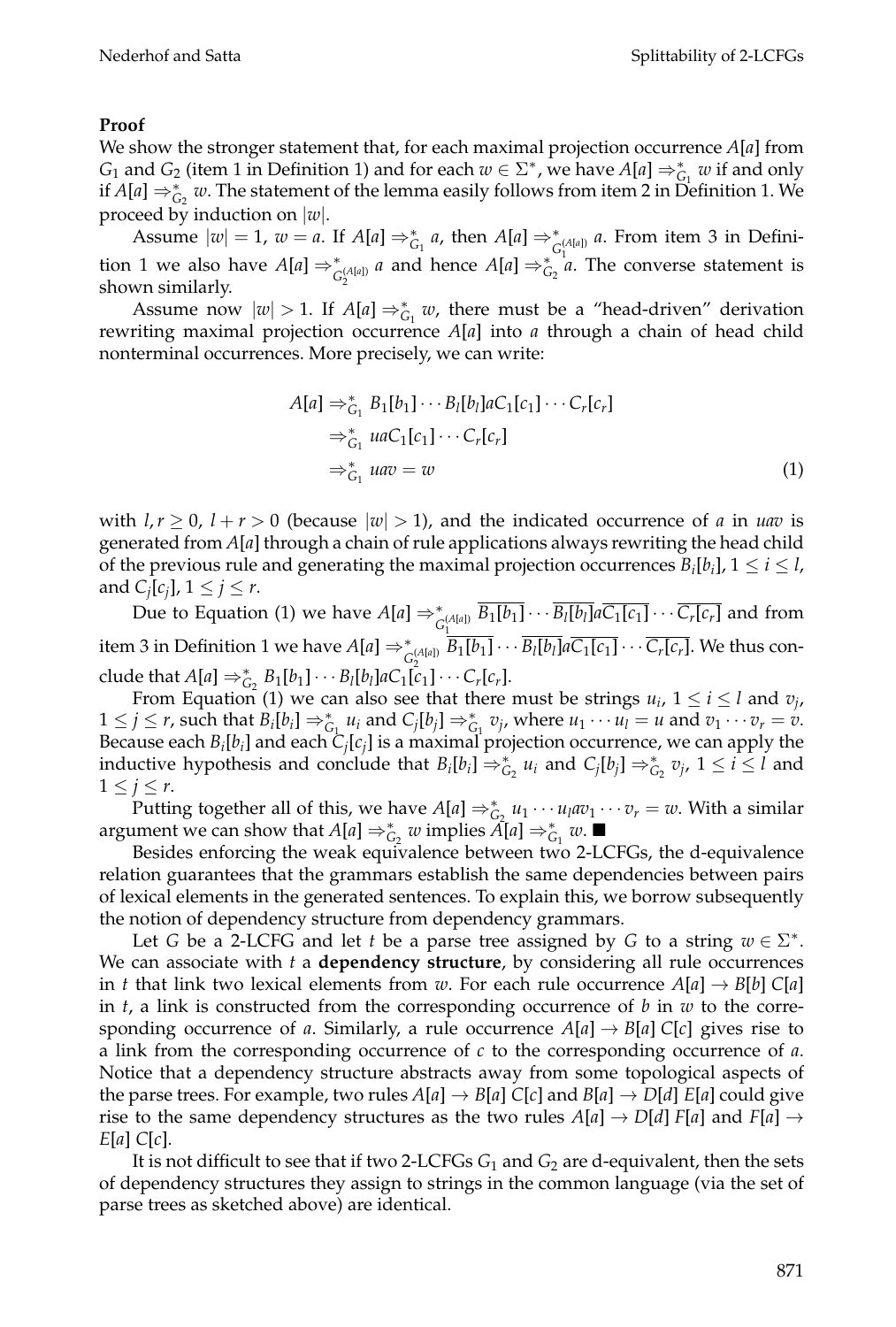#### **Example 2**

Consider the 2-LCFG *G*<sup>1</sup> defined by the rules:

| $S \rightarrow A[a],$            | $A[a] \rightarrow a$ , |
|----------------------------------|------------------------|
| $A[a] \rightarrow B[b] A[a],$    | $B[b] \rightarrow b,$  |
| $A[a] \rightarrow C[c] A[a],$    | $C[c] \rightarrow c$ , |
| $A[a] \rightarrow A[a]$ $D[d]$ , | $D[d] \rightarrow d$ , |
| $A[a] \rightarrow A[a] E[e],$    | $E[e] \rightarrow e;$  |
|                                  |                        |

and the 2-LCFG  $G_2$  defined by the rules:

 $S \longrightarrow A[a],$  $'$ [a]  $\rightarrow$  a,  $A[a] \rightarrow B[b] A[a],$   $B[b] \rightarrow b,$  $A[a] \rightarrow C[c] A[a],$   $C[c] \rightarrow c$ ,  $A[a] \rightarrow A'$  $D[d] \rightarrow d$ ,  $A'[a] \to A'$  $E[e] \rightarrow e$ ,  $A'[a] \rightarrow A'[a] E[e].$ 

*G*<sup>1</sup> and *G*<sup>2</sup> are d-equivalent, and thus generate the same language by Lemma 1. This language consists of all strings of the form *uav*, where  $u \in \{b, c\}^*$  and  $v \in \{d, e\}^*$ . Furthermore, the set of dependency structures associated by  $G_1$  and  $G_2$  to any of the strings they can generate are the same. Figure 1 shows one instance of such a correspondence. Note that in addition to the tree in Figure 1(a), there are two more trees generated by grammar *G*<sup>1</sup> that correspond to the dependency structure in Figure 1(c).



#### **Figure 1**

Two parse trees for the string *bcad* under grammars  $G_1$  (a) and  $G_2$  (b) from Example 2. Both trees correspond to the same associated dependency structure (c).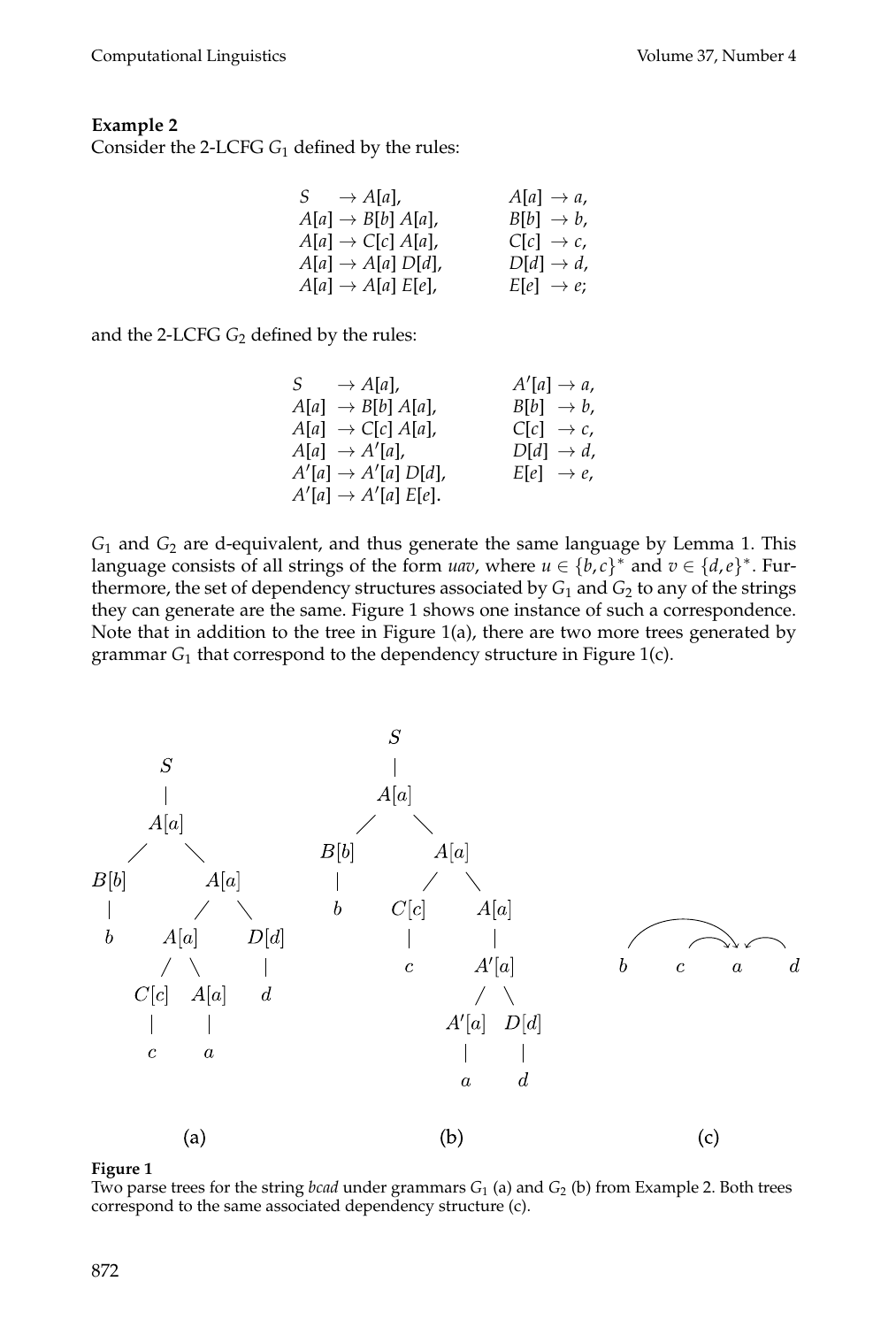We conclude this section with the definition of splittability, which is central to this article. We first introduce a special form for 2-LCFGs, which we call split form. The intuition is that a 2-LCFG is in split form if, for each maximal projection nonterminal occurrence *A*[*a*], all arguments on the left are generated first, followed by the generation of all arguments on the right.

## **Definition 2**

A 2-LCFG  $G = (\Sigma, N_D(\Sigma) \cup \{S\}, S, R)$  is in **split form** if, for each maximal projection occurrence of a nonterminal  $A[a] \in N_D(\Sigma)$ , the nonterminals in  $G^{(A[a])}$  can be divided into two disjoint sets  $N_l^{(A[a])}$  and  $N_r^{(A[a])}$ , such that  $A[a] \in N_l^{(A[a])}$  and all of the following conditions are satisfied:

- 1. if  $D[a] \to \overline{B[b]}$   $C[a]$  in  $R^{(A[a])}$ , then  $D[a]$ ,  $C[a] \in N^{(A[a])}_l$ ;
- 2. if  $D[a] \rightarrow B[a] \; \overline{C[c]}$  in  $R^{(A[a])}$ , then  $D[a], B[a] \in N_r^{(A[a])}$ ;
- 3. if  $D[a] \to B[a]$  in  $R^{(A[a])}$ , then  $D[a] \in N_l^{(A[a])}$  or  $B[a] \in N_r^{(A[a])}$ ; and
- 4. if  $D[a] \to a$  in  $R^{(A[a])}$ , then  $D[a] \in N_r^{(A[a])}$ .

Note that the left arguments of *A*[*a*] are generated via the nonterminals in  $N_l^{(A[a])}$ , and the right arguments are generated via nonterminals in  $N_r^{(A[a])}$ . Furthermore, in the top–down generation of the arguments we can switch from nonterminals in  $N_l^{(A[a])}$ <br>to nonterminals in  $N_r^{(A[a])}$  only once, through a rule of the form  $D[a] \rightarrow B[a]$  such that  $D[a] \in N_I^{(A[a])}$  and  $B[a] \in N_r^{(A[a])}$ , as stated by the third item in Definition 2. Grammar *G*<sub>2</sub> from Example 2 is in split form, with  $N_l^{(A[a])} = \{A[a]\}$  and  $N_r^{(A[a])} = \{A'[a]\}.$ 

The importance of 2-LCFGs in split form is that they allow parsing in time  $\mathcal{O}(|w|^3)$ , which is independent of the size of  $G$  assuming  $N_D$  is fixed. This contrasts with the time complexity  $\mathcal{O}(|w|^4)$  for arbitrary 2-LCFGs.

We say a 2-LCFG *G*<sup>1</sup> is **splittable** if there is a 2-LCFG *G*<sup>2</sup> in split form such that *G*<sup>1</sup> and *G*<sup>2</sup> are d-equivalent. Grammar *G*<sup>1</sup> from Example 2 is splittable, because it is d-equivalent to grammar *G*<sub>2</sub> in the same example, and the latter is in split form.

### **Example 3**

Consider the 2-LCFG defined by the following rules:

$$
S \rightarrow A[a], \qquad A[a] \rightarrow a,
$$
  
\n
$$
A[a] \rightarrow B[b] A'[a], \qquad B[b] \rightarrow b,
$$
  
\n
$$
A'[a] \rightarrow A[a] C[c], \qquad C[c] \rightarrow c.
$$

Note that there is an equal number of arguments on either side of the head *a*. No 2-LCFG in split form can achieve this dependency, and therefore this grammar is not splittable.

We can now formally prove that if a 2-LCFG is splittable, then the left arguments of each head are independent of its right arguments, and vice versa, in the sense that only a finite amount of information can be passed between the two sides.

### **Theorem 1**

Let *G* be a 2-LCFG. *G* is splittable if and only if, for each maximal projection occurrence  $A[a]$  from *G*, the lin-CFG(*a*)  $G^{(A[a])}$  generates a regular language.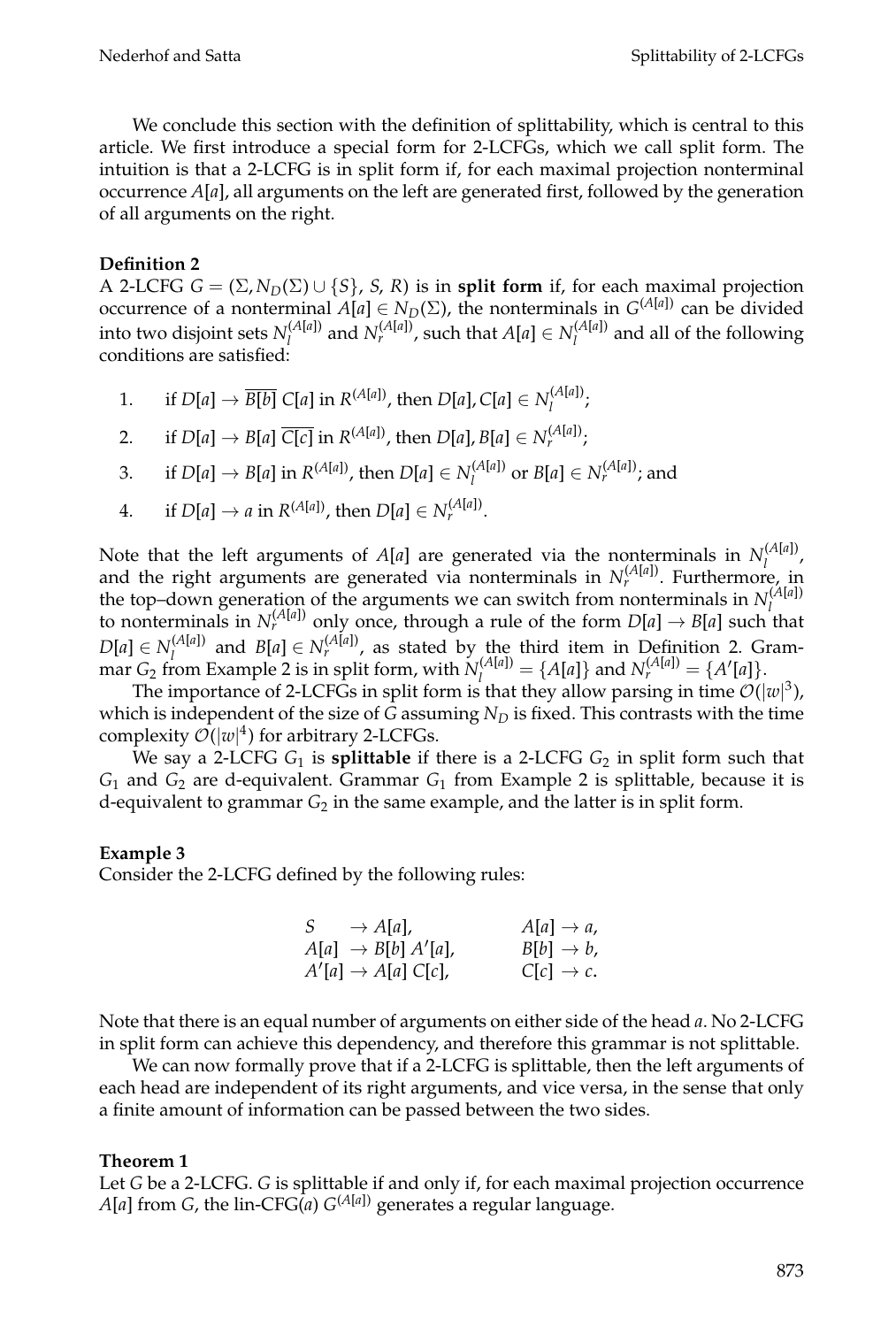#### **Proof**

If *G* is splittable, then there exists a split 2-LCFG  $G_s$  such that  $G$  and  $G_s$  are d-equivalent. Let  $A[a]$  be a nonterminal of  $G_s$  that occurs as maximal projection, and consider the  $\lim_{\epsilon \to 0} \text{CFG}(a) G_s^{(A[a])}$ , whose nonterminals are partitioned into sets  $N_l^{(A[a])}$  and  $N_r^{(A[a])}$  as in Definition 2. It is not difficult to see that  $L(G<sub>s</sub>(A[a])$  is a regular language. This regular language is the finite union of the languages:

$$
L^{(B[a],C[a])} = \{uav \mid A[a] \Rightarrow^* uB[a] \Rightarrow uC[a] \Rightarrow^* uav\},\
$$

for all possible distinct choices of rules of the form  $B[a] \to C[a]$  from  $G_s^{(A[a])}$  with  $B[a] \in N_I^{(A[a])}$  and  $C[a] \in N_r^{(A[a])}$ . For each such choice, the set of strings *u* is clearly regular, as it is generated by a right-linear subgrammar. Similarly, the set of strings *v* is regular. Because *G* and  $G_s$  are d-equivalent, it follows that each  $G^{(A|a)}$  generates a regular language as well.

Conversely, assume that for each maximal projection occurrence *A*[*a*] from *G* we have that *G*(*A*[*a*]) generates a regular language. Then we can construct an alternative grammar in lin-CFG(*a*) generating the same language as *G*(*A*[*<sup>a</sup>*]), but now in split form. To this end, assume a finite automaton *M* accepting  $\widetilde{L}(G^{(A[a])})$  with a finite set  $\widetilde{Q}$  of states and a transition relation  $\mapsto$ . For each transition  $q_1 \stackrel{a}{\mapsto} q_2$  of *M*, we can construct rightlinear rules corresponding to transitions occurring on paths from the initial state of *M* to state *q*1, and left-linear rules corresponding to transitions occurring on paths from state  $q_2$  to any final state of *M*.

Concretely, for each transition  $q \stackrel{B[b]}{\mapsto} q'$  such that  $q_1$  is reachable from  $q'$ , we construct rule  $q[a]\to \overline{B[b]}$   $q'[a]$ , and for each transition  $q\stackrel{B[b]}{\mapsto}q'$  such that  $q$  is reachable from  $q_2$ , we construct rule  $q'[a] \rightarrow q[a]$   $B[b]$ . We also construct rule  $A[a] \rightarrow q_0[a]$ , where  $q_0$  is the initial state of *M*, and the rule  $q_2[a] \rightarrow a$ . For each final state  $q_f$  of *M* that is reachable from  $q_2$ we furthermore construct the rule  $q_1[a] \rightarrow q_f[a]$ . The resulting grammar generates the strings that are accepted by *M* by computations that traverse the transition  $q_1 \stackrel{a}{\mapsto} q_2$ . Each transition  $q_1 \stackrel{a}{\mapsto} q_2$  gives rise to one such grammar.

We can now take the disjoint union of such grammars for all transitions  $q_1 \stackrel{a}{\mapsto} q_2$ , taking different copies of automaton states *q* in nonterminals  $q[A]$  for each combination of *q*<sup>1</sup> and *q*2. The result is a grammar generating all strings accepted by *M*. Nonterminals *q*[*a*] are defined to be in  $N_l^{(A[a])}$  or in  $N_r^{(A[a])}$  depending on whether a state  $q_1$  in a transition  $q_1 \stackrel{a}{\mapsto} q_2$  is reachable from *q* or whether *q* is reachable from a state  $q_2$  in a transition  $q_1 \stackrel{a}{\mapsto} q_2$ . Naturally *A*[*a*] is taken to be in  $N_l^{(A[a])}$ . The requirements on split form are now clearly satisfied.

#### **4. Undecidability Results**

This section presents the main results of this article. We start with some basic notions from computability theory and with the adopted notation for Turing machines.

We use single-tape, single-head, deterministic Turing machines. A **configuration** of a Turing machine  $M$  is a string over some alphabet  $\Sigma$ , encoding the current content of the tape along with the position of the head on the tape and the current state. In the initial configuration, the tape contains the input to the Turing machine, the head is placed at the start of the tape, and the machine is in its (unique) initial state. An accepting configuration is any configuration of  $M$  of which the current state belongs to a distinguished set of accepting states. An **accepting computation** of M is a sequence of configurations of  $M$  starting with an initial configuration and ending with a final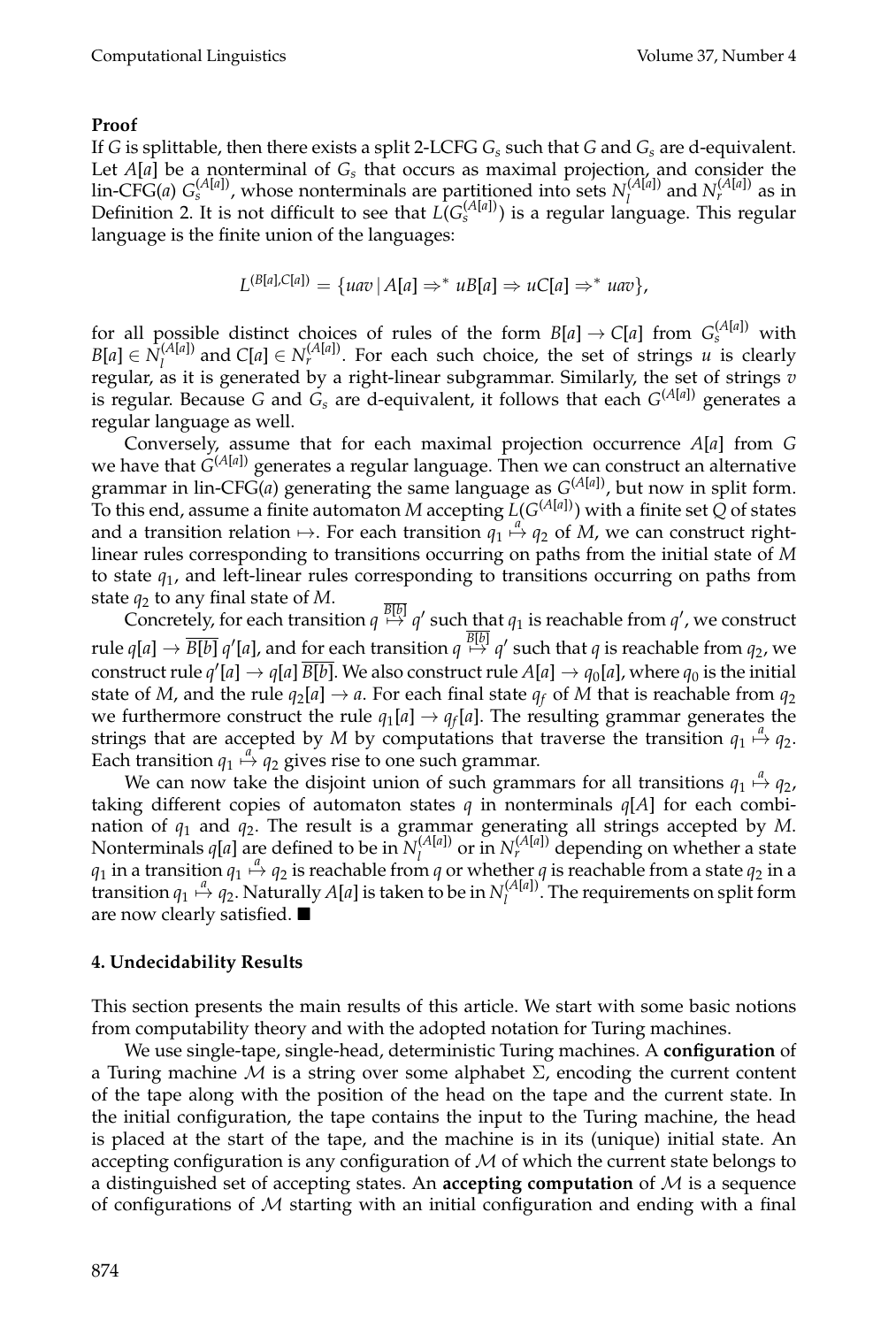configuration, and such that consecutive configurations are related by a valid move of the machine. Without loss of generality, we assume that any accepting computation has an odd number of moves, and at least three.

For a given string  $w$ , we write  $\tilde{w}$  to denote the mirror image of  $w$ . Consider a Turing machine M whose configurations are defined over some alphabet  $\Sigma$ , and assume two fresh symbols  $\frac{1}{2}$  and  $\frac{1}{2}$  not in  $\Sigma$ . Following the notation of Bordihn, Holzer, and Kutrib (2005), we encode accepting computations of  $M$  as strings of the form:

$$
w_0\$w_2\$ \dots \$w_{2k} \# \widetilde{w_{2k+1}} \$ \dots \$ \widetilde{w_3} \$\widetilde{w_1} \tag{2}
$$

Here,  $w_0$ , ...,  $w_{2k+1}$  are configurations of M, with  $w_0$  an initial configuration and  $w_{2k+1}$ an accepting configuration. Furthermore, for each *i* with  $0 \le i \le 2k$ , configuration  $w_i$  is related to configuration  $w_{i+1}$  by a valid move of M. We define VALC( $M$ ) to be the set of all valid computations of M, represented as before. We say that a string *u* is **accepted** by M if *u* occurs in an initial configuration  $w_0$  in some computation in VALC(M). The language *L*(M) is defined to be the set of all strings accepted by M.

We rely on the following result (Hopcroft and Ullman 1979, page 189):

#### **Lemma 2**

For a Turing machine M, it is undecidable whether the language *L*(M) is finite.

We also need the following result, which is essentially the same as a result reported by Hopcroft and Ullman (1979, Lemma 8.8, page 204). We provide a complete proof here because we need to adapt the result to our special encoding of valid computations, which is somewhat different from that used by Hopcroft and Ullman (1979), and because Hopcroft and Ullman only report a sketch of the proof.

#### **Lemma 3**

For a Turing machine M, the language VALC(M) is context-free if and only if *L*(M) is finite.

### **Proof**

If  $L(\mathcal{M})$  is finite, then VALC( $\mathcal{M}$ ) is also finite (because  $\mathcal{M}$  is deterministic). Hence  $VALC(M)$  is a context-free language.

If  $L(\mathcal{M})$  is an infinite language, we need to show that  $\text{VALC}(\mathcal{M})$  cannot be a contextfree language. To this end, we use the version of Ogden's lemma presented by Hopcroft and Ullman (1979, page 129). This lemma states that if *L* is a context-free language, there exists a constant *n* such that, if we arbitrarily mark *n* or more distinct positions in a string in *L*, then we can write that string as *uvwxy* in such a way that *v* and *x* together include at least one marked position, *vwx* includes at most *n* marked positions, and  $uv^iwx^iy$  is in *L* for any  $i \geq 0$ .

Assume now that VALC( $M$ ) is a CFL. Because  $L(M)$  is an infinite language, the length of its strings can be arbitrarily large. Therefore there must be a string in VALC( $M$ ) of the form:

$$
\alpha = w_0\$w_2\$ \dots \$w_{2k} \widetilde{w_{2k+1}} \$ \dots \$ \widetilde{w_3} \widetilde{w_1},
$$

with  $w_2$  having length greater than *n*. This is so because the initial configuration  $w_0$ , representing the input string, can be chosen with arbitrarily large length, and only two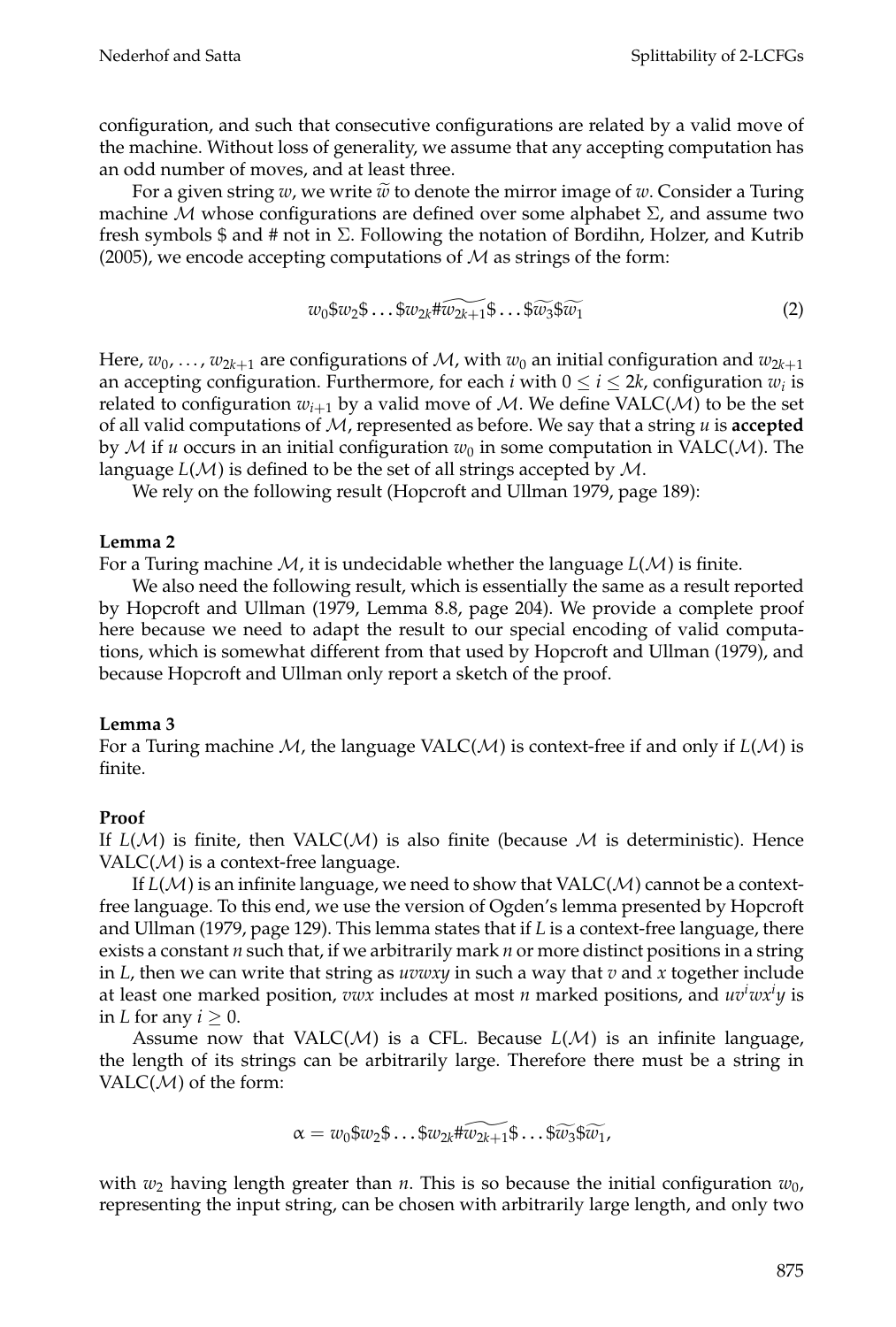moves of M have been applied to obtain  $w_2$  from  $w_0$ . Let us mark all positions of  $\alpha$  that fall within  $w_2$ .

Now let  $\alpha = uvwxy$  be a factorization satisfying Ogden's lemma. If *v* or *x* contain one or more occurrences of the symbol  $\frac{1}{2}$ , we can pump such a string in  $\alpha$  and obtain a new string which is not a valid computation, which is a contradiction. More precisely, assume that *v* contains exactly one occurrence of \$, and write  $v = v'$ \$*v* $''$ . If we choose  $i=3$  in Ogden's lemma, we obtain a new string with two instances of configuration  $v''v'$ in it. This would imply a loop in the computation of a deterministic Turing machine, and therefore the resulting string cannot be an accepting computation. Using similar arguments, we can conclude that neither *v* nor *x* contains an occurrence of symbol \$.

Because  $v$  and  $x$  together must include at least one marked position, we can distinguish two (not necessarily distinct) cases. In the first case,  $v$  is entirely included in the string  $w_2$ . This means that we can pump  $w_2$  to a new configuration of arbitrarily large length, without pumping  $w_0$ . But this is a contradiction, because  $w_0$  and  $w_2$  are only two moves apart. In the second case, *x* is entirely included in the string  $w_2$ . Similarly to the first case, we can pump  $w_2$  to a new configuration of arbitrarily large length, without pumping *w*1, but this is also a contradiction because the two configurations are related by a single move. Therefore VALC( $M$ ) cannot be a CFL.  $\blacksquare$ 

We now define the set of invalid computations of  $M$ , written INVALC( $M$ ), as:

$$
INVALC(\mathcal{M}) = ((\Sigma \cup \{\$\})^* \cdot \{\#\} \cdot (\Sigma \cup \{\$\})^*) \setminus \text{VALC}(\mathcal{M})
$$
(3)

We deviate from Bordihn, Holzer, and Kutrib (2005) in that we only consider those strings in the complement of  $VALC(M)$  that contain exactly one occurrence of #. Because all the operations that need to be applied to obtain INVALC( $M$ ) from VALC( $M$ ), or vice versa, preserve regular languages, it follows that  $VALC(\mathcal{M})$  is a regular language if and only if  $INVALC(M)$  is a regular language.

The following result relates the language INVALC( $M$ ) to the class lin-CFG(#), that is, the linear context-free grammars with center marker #, introduced in Section 2. Our proof differs somewhat from proofs of similar statements in Hopcroft and Ullman (1979) for general linear CFGs, in that the center marker has a prominent role in the grammar, and the construction must ensure that # occurs exactly once.

#### **Lemma 4**

Given a Turing machine  $M$ , one can effectively construct a grammar in lin-CFG(#) generating INVALC $(M)$ .

#### **Proof**

Intuitively, our grammar is the union of several subgrammars, which generate, respectively:

- a set of strings of the form  $(2)$  in which the  $w_i$  can be arbitrary strings over  $\Sigma$ , except that  $w_0$  must *not* be an initial configuration,
- similarly, a set of strings of the form (2) in which  $w_{2k+1}$  must *not* be a final configuration,
- a set of strings of the form (2) in which for some  $i$ ,  $w_{2i+1}$  must *not* be the successor of  $w_{2i}$ ,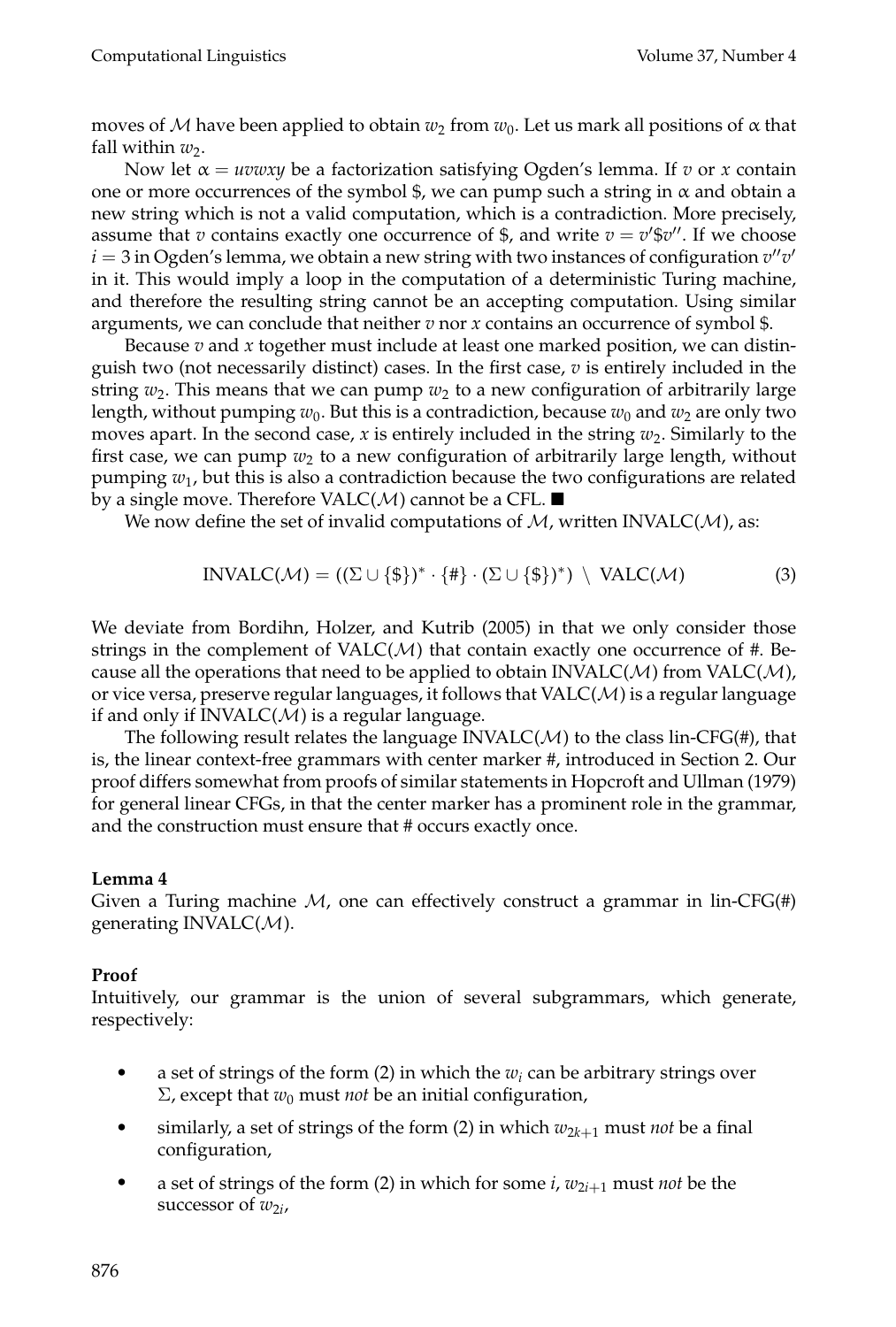- a set of strings of the form (2) in which for some  $i$ ,  $w_{2i}$  must *not* be the successor of  $w_{2i-1}$ ,
- a set of strings of the form:

$$
u_1\$\dots\$\nu_k\#\nu_1\$\dots\$\nu_m
$$

where  $u_i \in \Sigma^*$   $(1 \le i \le k)$ ,  $v_i \in \Sigma^*$   $(1 \le j \le m)$  and  $k < m$ ,

• a set of strings of the form:

$$
u_1\$\dots\$\nu_k\#\nu_1\$\dots\$\nu_m
$$

where  $u_i \in \Sigma^*$   $(1 \le i \le k)$ ,  $v_i \in \Sigma^*$   $(1 \le j \le m)$  and  $m < k$ .

It is straightforward to construct each of these subgrammars as linear grammars with center marker #, similarly to proofs from Hopcroft and Ullman (1979, pages 203 and 215). The statement of the theorem then follows from the fact that the class lin-CFG(#) is closed under (finite) union.

We now show that it is undecidable whether a linear context-free grammar with a center marker generates a regular language. This result is stronger than a similar result stating the undecidability of regularity for general linear context-free languages, originally obtained by Hunt III and Rosenkrantz (1974) and also reported by Hopcroft and Ullman (1979, Exercise 8.10a, page 214), in that our languages have an explicit center marker that unambiguously splits the string into two parts. Here we report a direct proof of the result for linear context-free grammars with a center marker, whereas the similar result for general linear context-free grammars is indirectly obtained by Hunt III and Rosenkrantz (1974, Corollary 2.7(5) and discussion at page 66) through sufficient conditions for the undecidability of a family of general predicates.

#### **Theorem 2**

It is undecidable whether a grammar in lin-CFG(#) generates a regular language.

#### **Proof**

Let M be a Turing machine. We start by claiming that  $L(\mathcal{M})$  is finite if and only if INVALC(M) is regular. To show this, assume first that *L*(M) is finite. Because our Turing machines are deterministic,  $VALC(M)$  is also finite, and therefore regular. From Equation (3), it follows that  $INVALC(M)$  is regular as well. Conversely, if  $INVALC(M)$ is regular, then so is  $VALC(M)$ . This means that  $VALC(M)$  is context-free and, by Lemma 3, that  $L(M)$  is finite.

Suppose now that it is decidable whether a grammar in lin-CFG $(H)$  generates a regular language. Following Lemma 4, we can effectively construct a grammar in lin- $CFG(\#)$  generating INVALC( $M$ ). Under our assumption, we can now decide whether INVALC(M) is regular and hence, by our claim, whether *L*(M) is finite. This contradicts Lemma 2. Hence, it must be undecidable whether a grammar in lin-CFG(#) generates a regular language.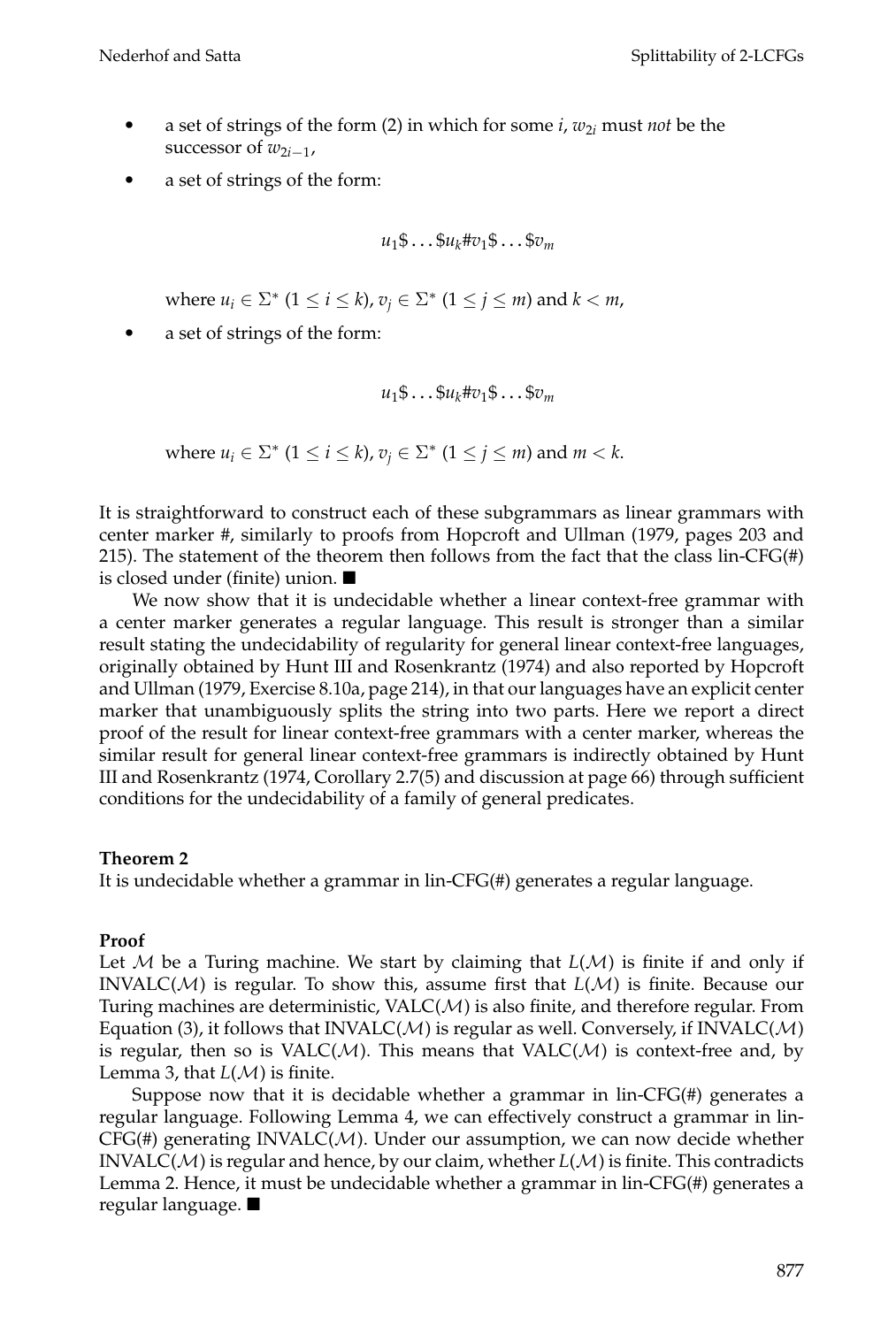# **Example 4**

Consider the (unambiguous) grammar that is defined by the rules:

$$
S \rightarrow A | B | C
$$
  
\n
$$
A \rightarrow aAa | bAb | aAb | bAa | #
$$
  
\n
$$
B \rightarrow aB | bB | aA | bA
$$
  
\n
$$
C \rightarrow Ca | Cb | Aa | Ab
$$

Despite rules such as  $A \rightarrow aAa$  and  $A \rightarrow bAb$ , which by themselves may appear to make the language non-regular, the generated language is in fact  $\{a, b\}^* \# \{a, b\}^*$ .

We now return to bilexical context-free grammars. In Section 3 we have constructed grammars *G*(*A*[*a*]) out of a 2-LCFG *G*, for each nonterminal *A*[*a*] that occurs as maximal projection in rules from *G*. We then characterized splittability of *G*, in Theorem 1, in terms of the regularity of the languages generated by each  $G^{(A[a])}$ . Note that each  $G^{(A[a])}$ is in lin-CFG(*a*). In order to obtain the main result of this article, we only need to look at a very simple type of 2-LCFG in which we can identify a given linear context-free grammar with a center marker.

# **Theorem 3**

Splittability of bilexical CFGs is undecidable.

# **Proof**

We show that the existence of an algorithm for deciding whether a 2-LCFG is splittable would imply an algorithm for deciding whether any grammar in lin-CFG(#) generates a regular language, contrary to Theorem 2.

Let *G*<sup>1</sup> be a grammar in lin-CFG(#). Without any loss of generality, we assume that:

- $\bullet$  *G*<sub>1</sub> is in binary form;
- the start symbol of  $G_1$  has the form  $S[\#]$ ;
- each nonterminal symbol of  $G_1$  has the form  $A[\#]$ , for some  $A$ ; and
- each terminal symbol of  $G_1$  is either # or a symbol of the form  $B[b]$ , for some *B* and some *b*.

From  $G_1$  we construct a 2-LCFG  $G_2$  as follows. The start symbol of  $G_2$  is  $S^{\dagger}$ , and  $G_2$ has a single rule  $S^{\dagger} \rightarrow S[\nexists]$  expanding the start symbol. Each rule from  $G_1$  is copied to be a rule of *G*2, after replacing each terminal symbol *B*[*b*] by a nonterminal *B*[*b*]. The remaining rules are of the form  $B[b] \to b$  for each terminal symbol  $B[b]$  of  $G_1$ .

It is easy to see that  $G_2^{(S[\#])} = G_1$ . We also observe that, for each nonterminal *B*[*b*] of  $G_2$ , grammar  $G_2^{(\mathcal{B}[b])}$  generates the regular language  $\{b\}$ . From Theorem 1 it then follows that  $G_2$  is splittable if and only if  $G_1$  is regular.

### **5. Discussion**

Splittability of 2-LCFGs is of central importance to the processing efficiency of several models that are currently being used in statistical natural language parsing, as discussed in the Introduction. The notion of splittability has been originally introduced by Eisner (1997) and Eisner and Satta (1999) for the closely related formalism of head automaton grammars. In this article we gave an equivalent definition for 2-LCFGs, through the notion of d-equivalence, and we showed that splittability of 2-LCFGs is undecidable.